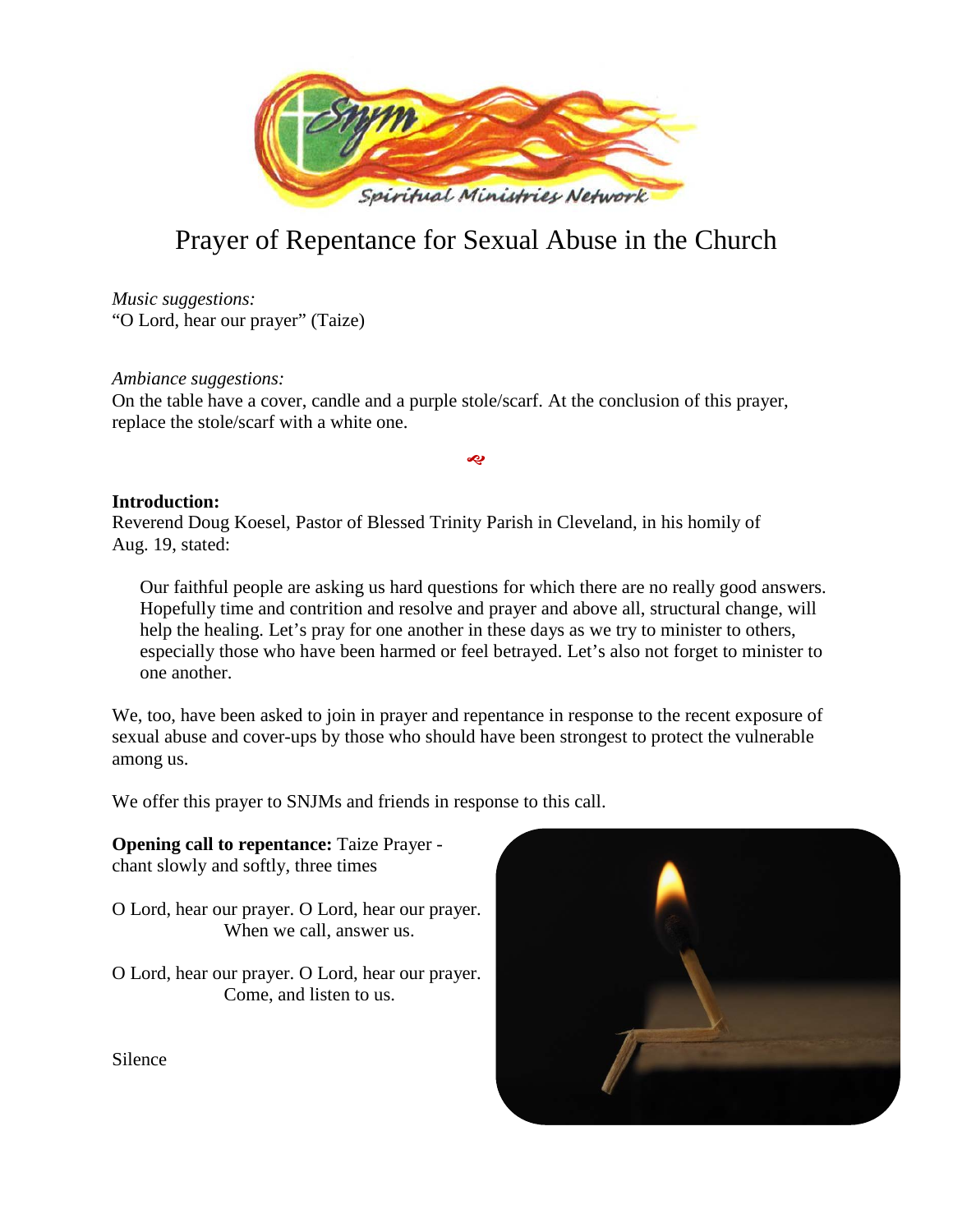#### **Leader:** Let us pray.

**All:** I confess to almighty God and to you, my brothers and sisters, that I have greatly sinned, in my thoughts and in my words, in what I have done and what I have failed to do, through my fault, through my fault, through my most grievous fault; therefore, I ask blessed Mary ever-Virgin, and all the Angels and Saints, and you, my brothers and sisters, to pray for me to the Lord our God. May almighty God have mercy on us, and forgive us our sins, and bring us to everlasting life.

# **Opening prayer:**

O God, so often have our liturgies addressed you as "Father." How often have we addressed as "Father" those who are charged with leadership in our faith communities. So we are stunned and demoralized again, when those to whom we have given trust to represent you among us have failed in the most basic duty of parents: to protect their children and all vulnerable persons. Once again we are speechless when our friends and neighbors challenge us, saying "How can you stay in a church that breeds such behavior?"

We come you with so many feelings swirling around in us, asking that your Spirit visit us deeply in this time of pain and confusion with a plethora of feelings: sadness, anger, disappointment, shock, embarrassment. …We want to reach out in loving and prayerful support for those we know who suffered abuse, humiliation, disregard and disrespect in any way from those whom they trusted within our church.

# **Readings:**

# **Is 58: 6-12**

Is not this the sort of fast that pleases me—it is the Lord Yahweh who speaks—to break unjust fetters and undo the thongs of the yoke, to let the oppressed go free, and break every yoke, to share your bread with the hungry, and shelter the homeless poor, to clothe the one you see to be naked and not turn from our own kin? Then will your light shine like the dawn and your wound be quickly healed over. Your integrity will go before you and the glory of



Yahweh behind you. Cry, and Yahweh will answer; call, "I am here."

If you do away with the yoke, the clenched fist, the wicked word, if you give your bread to the hungry, and relief to the oppressed, your light will rise in the darkness and your shadows become like noon. Yahweh will always guide you, giving you relief in desert places. He will give strength to your bones and you shall be like a watered garden, like a spring of water whose water never runs dry. You will rebuild the ancient ruins, build up on the old foundations. You will be called "Breach-mender," "Restorer of ruined houses."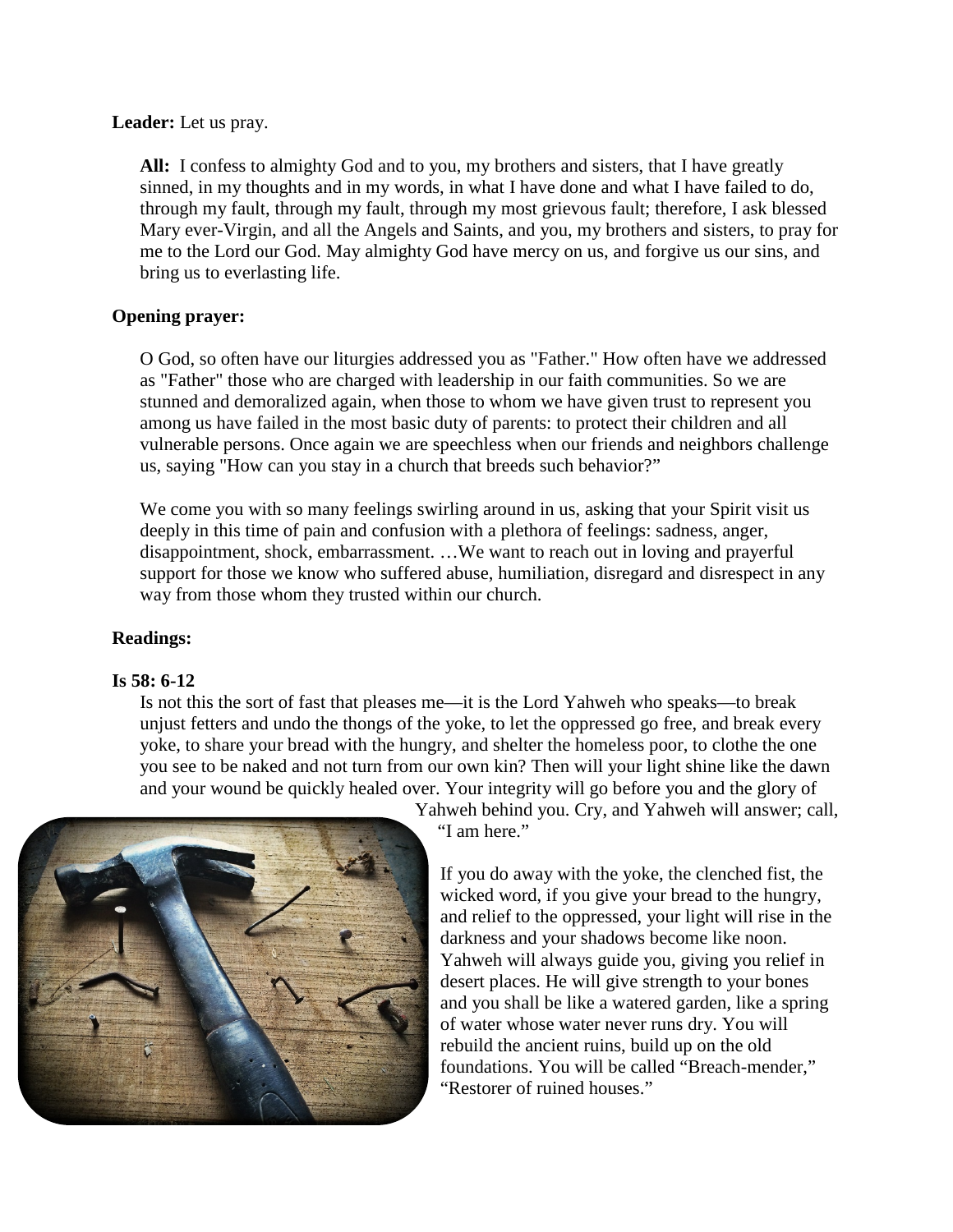Silence

#### **I Cor 12: 26-27**

If one member suffers, all suffer together with it; if one member is honored, all rejoice together with it. Now you are the body of Christ and individually members of it.

#### Silence

Anger, shock, grief, shame. There is one other word that we bishops must summon: resolve. We must resolve to face our failures and hold each other accountable. We must resolve to be clear-eyed about what we have done, what we have failed to do, and what remains to be done. We must resolve to live in the light of humility, of repentance, of honesty—the life of Christ. As your bishop, I pledge to continue holding firm to that resolve. And I ask for you to pray for all victims of abuse.

> Cardinal Blasé Cupich Letter to the people of the Archdiocese of Chicago Aug. 17, 2018

Silence

#### **Death in the Church: Is New Life Ahead?**

We fragile, vulnerable humans are "cooperative co-creators" and it does make a difference how we live our lives. Our participation in the mystery of Divine love, incarnate and hidden

in the brokenness of our world, lies at the basis of a healing world. The shocking news of the abuse crisis crushes our hearts, but know too that God's heart is broken; that the body of Christ is crucified over and over again, for when one member is abused the whole Body is abused. But



our faith [in Jesus] must remain unshaken. Christ *is* risen from the dead; the final word is not death but Life. We will rise from these ashes but we cannot stand still nor can we turn back. Our hands are now put to the plow and we must forge a new path ahead. The Church will be born anew, for God is doing new things.

> Ilia Delio, OSF Aug. 28, 2018

**Questions for reflection:**